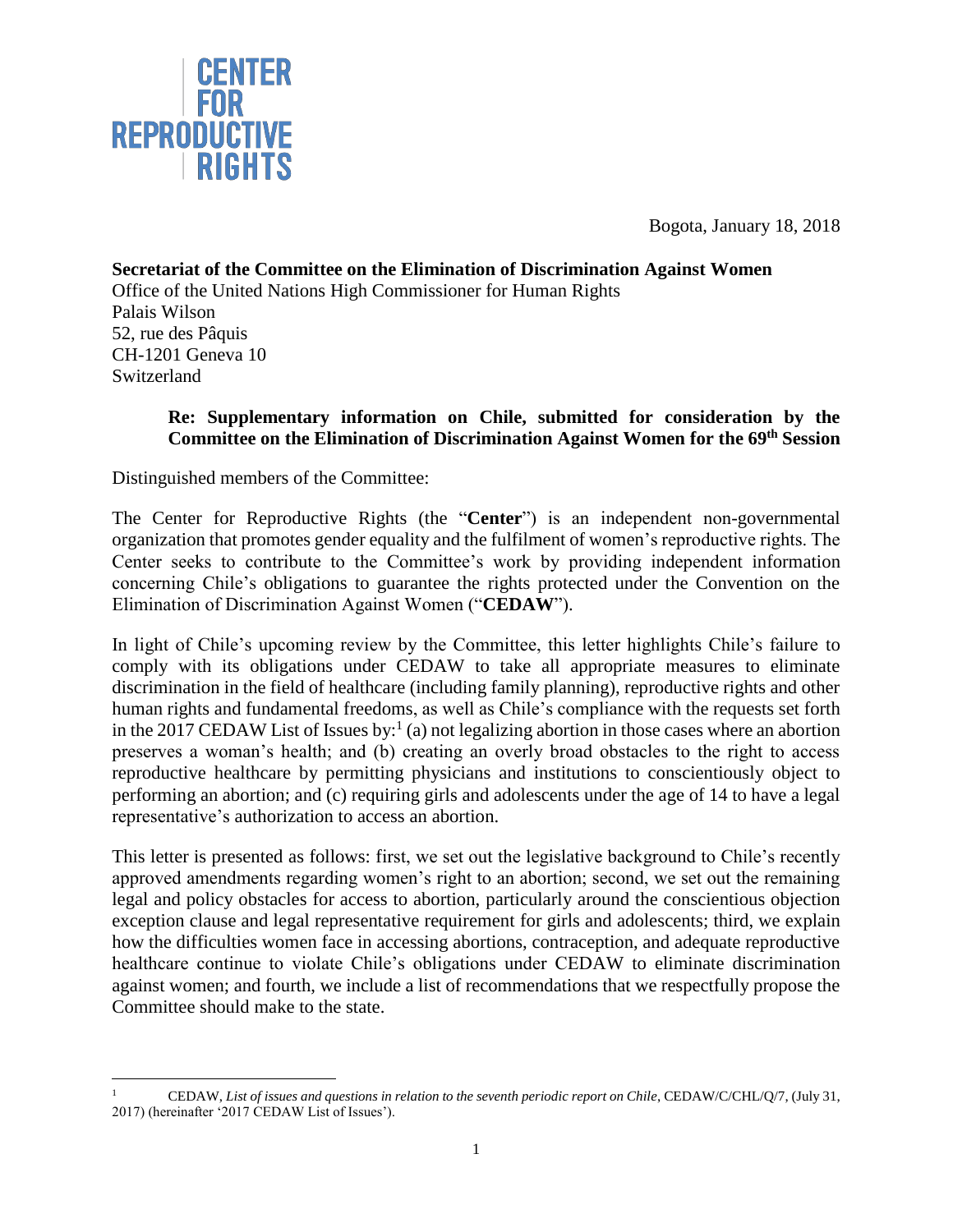

# **I Legislative History of the Right to Abortion in Chile**

Beginning in 1931, Chile guaranteed the right to access a "therapeutic abortion," which consisted of an intervention necessary to save the pregnant woman's health or life.<sup>2</sup> The reformed Health Code of 1931 legalized abortion which resulted criminal penalties for the presiding physician and the woman seeking the procedure since Chile's Penal Code of 1874.<sup>3</sup> An amendment to the Chilean Constitution in 1980 guaranteed the constitutional protection of the life of an unborn child.<sup>4</sup>

During the twilight of Augusto Pinochet's authoritarian rule in 1989, the government explicitly changed its position on abortion, declaring that "no action could be executed whose purpose was to effect an abortion."<sup>5</sup> From 1989 until September 2017, Chile continued to restrict abortion in this manner, providing for restriction under both the Health and Criminal Codes.<sup>6</sup>

In January 2015, Chile's President Michelle Bachelet submitted a bill to decriminalize abortion under certain conditions.<sup>7</sup> In her message to the Chamber of Deputies of Chile, President Bachelet described the recent advances Chile has taken leading up to a more permissible legal regime regarding contraception, family planning, and reproductive health. These include: the establishment of the "Programa de Salud de la Mujer" in 1997 to promote and provide broader support for women during all phases of their lives, particularly emphasizing women's reproductive health;<sup>8</sup> Ley 20.379 and the "Chile Crece Contigo" program to help incorporate children into the public health system from birth;<sup>9</sup> and the final approval of national regulations, and later a law, that allow for the provision of emergency contraception and sexuality education for all medical students.<sup>10</sup>

President Bachelet's initiative was not the first legislative attempt at restructuring Chile's abortion regime since 1989. In 1991, Congress people Adriana Muñoz, Armando Aricibia, Carlos Smok, Juan Pablo Letelier and Carlos Montes unsuccessfully moved to introduce a bill changing Article

 $\overline{a}$ <sup>2</sup> Código Sanitario (1931), Article 226, available at https://www.leychile.cl/Navegar?idNorma=5113&tipoVersion=0 (last accessed Jan. 10, 2018).

<sup>3</sup> Código Penal (1874), Articles 342-45, available at https://www.leychile.cl/Navegar?idNorma=1984&tipoVersion=0 (last accessed Jan. 10, 2018).

<sup>&</sup>lt;sup>4</sup> Constitución Política de la República de Chile de 1980, Article 19.<br>5 1.01 - 18.826 (Sont 15, 1989) Código Sanitar

<sup>&</sup>lt;sup>5</sup> Ley 18.826 (Sept. 15, 1989), Código Sanitario (2016), Article 119, available at https://www.leychile.cl/Navegar?idNorma=5595&idVersion=2016-01-26 (last accessed Jan. 10, 2018).

 $6$  Código Penal (Aug. 2, 2017), Articles 342-45, available at https://www.leychile.cl/Navegar?idNorma=1984&idVersion=2017-08-02 (last accessed Jan. 10, 2018).

<sup>7</sup> Mensaje Nº 1230-363 (Jan. 31, 2015), *Mensaje de S.E. la Presidenta de la República con el que inicia un proyecto de ley que regula la despenalización de la interrupción voluntaria del embarazo en tres causales*), available at https://www.camara.cl/pley/pdfpley.aspx?prmID=10113&prmTIPO=INICIATIVA (last accessed Jan. 10, 2018).

<sup>8</sup> Decreto 48, Ministerio de Salud (Feb. 3, 2007), *Aprueba texto que establece las normas nacionales sobre regulación de la fertilidad*, available at http://bcn.cl/1v51k (last accessed Jan. 10, 2018).

<sup>9</sup> Ley 20.379 (2009), *Crea el Sistema Intersectorial de Protección Social e institucionaliza el Subsistema de Proteccióøn Integral a la Infancia "Chile Crece Contigo*.

<sup>10</sup> Ley 20.418 (2010), *Fija normas sobre información, orientación y prestaciones en materia de regulación de la fertilidad*; p. 215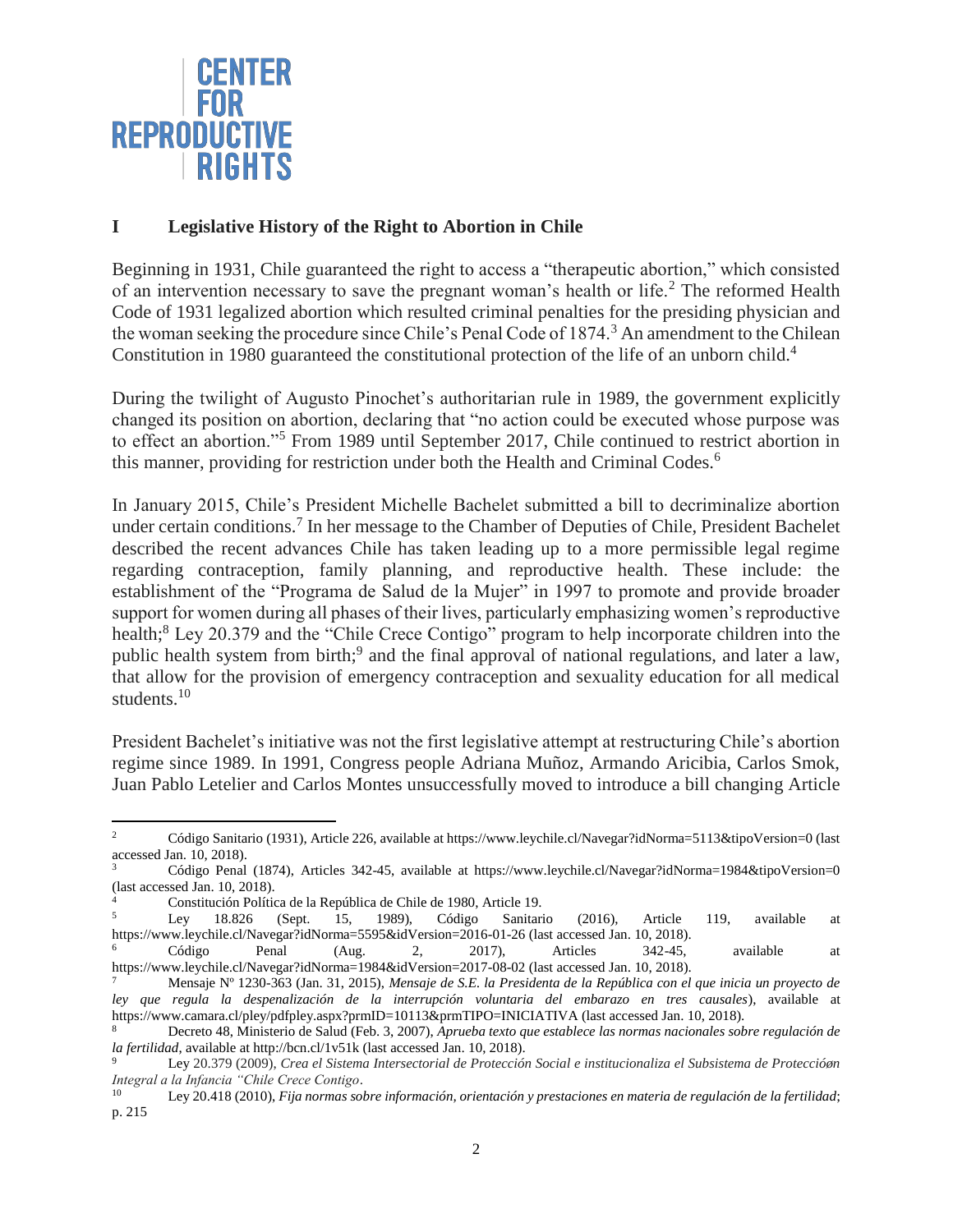

119 of Chile's Health Code to permit therapeutic interruptions to pregnancy with the approval of two medical physicians.<sup>11</sup> In 2003 and 2009, legislators attempted this change again, neither of which were successful to date.<sup>12</sup> Lawmakers attempted again in 2013 and 2014 to reform abortion legislation, however both initiatives were archived.<sup>13</sup>

Following two and a half years of parliamentary debate, President Bachelet's bill lodged with a Joint Commission passed both the Congress and Senate on August 3, 2017.<sup>14</sup> Opposition within Congress sent the finalized language to the Constitutional Court, who approved the law on September 7, 2017.<sup>15</sup>

The recent amendments to Article 119 of the Health Code describe three grounds for which a woman may request the interruption of her pregnancy: when a woman's life is at risk due to the pregnancy; when the fetus would be unviable outside of the womb; or when pregnancy is the result of rape. Article 119 includes a number of further exceptions to when a woman can access an abortion, including a medical professional's right to conscientious objection to be involved in the procedure and a legal guardian or representative's requirement authorization for girls under age 14 seeking the procedure (extracted in the Annex).

Article 344 of the Criminal Code was amended to allow for the three grounds for interrupting a pregnancy laid out in Article 119 of the Health Code, but criminalizes all other forms of abortion with imprisonment (extracted in the Annex).

# **II Implications of Continued Obstacles to Reproductive Health Care in Chile**

The narrow grounds for accessing an abortion and the remaining exceptions to abortion access continue to discriminate against women in Chile.

### 1. Abortion access

 $11$ <sup>11</sup> Boletín Nº 499-07 (Sept. 7, 1991), *Modifica el artículo 119 del Código Sanitario en lo relativo al aborto terapeútico*, Cámara de Diputados, available at https://www.camara.cl/pley/pdfpley.aspx?prmID=2490&prmTIPO=INICIATIVA (last accessed Jan. 11, 2018).

<sup>12</sup> Boletín Nº 3197-11 (Jan. 23, 2003), *Proyecto de ley que modifica el artículo 119 del Código Sanitario relativo al aborto terapeútico*, available at https://www.camara.cl/pley/pley\_detalle.aspx?prmID=3442&prmBoletin=3197-11 (last accessed Jan. 11, 2018); Boletín Nº 6420-11 (Mar. 19, 2009), *Modifica el artículo 119 del Código Sanitario para permitir la interrupción médica del embarazo en caso de riesgo de la madre*, available at https://www.camara.cl/pley/pley\_detalle.aspx?prmID=6814&prmBoletin=6420-11 (last accessed Jan. 11, 2018).

<sup>13</sup> Boletín Nº 8862-11 (Apr. 2, 2013*), Establece licitud de los procedimientos de interrupción del embarazo en casos determinados*, available at https://www.camara.cl/pley/pley\_detalle.aspx?prmID=9267&prmBoletin=8862-11 (last accessed Jan. 11, 2018); Boletín Nº 9418-11 (July 9, 2013), *Modifica Código Sanitario, en materia de aborto por indicaciones terapeúticas, eugenésicas o de índole ética social*, available at https://www.camara.cl/pley/pley\_detalle.aspx?prmID=9826&prmBoletin=9418- 11 (last accessed Jan. 11, 2018).

<sup>14</sup> Boletín Nº 9895-11, *Regula la despenalización de la interrupción voluntaria del embarazo en tres causales*, available at https://www.camara.cl/pley/pley\_detalle.aspx?prmID=10315&prmBoletin=9895-11 (last accessed Jan. 10, 2018).

<sup>15</sup> Oficio Nº 2342-2017, p. 18-19, Tribunal Constitutional, available at https://www.camara.cl/sala/verComunicacion.aspx?comuid=36861 (last accessed Jan. 11, 2018).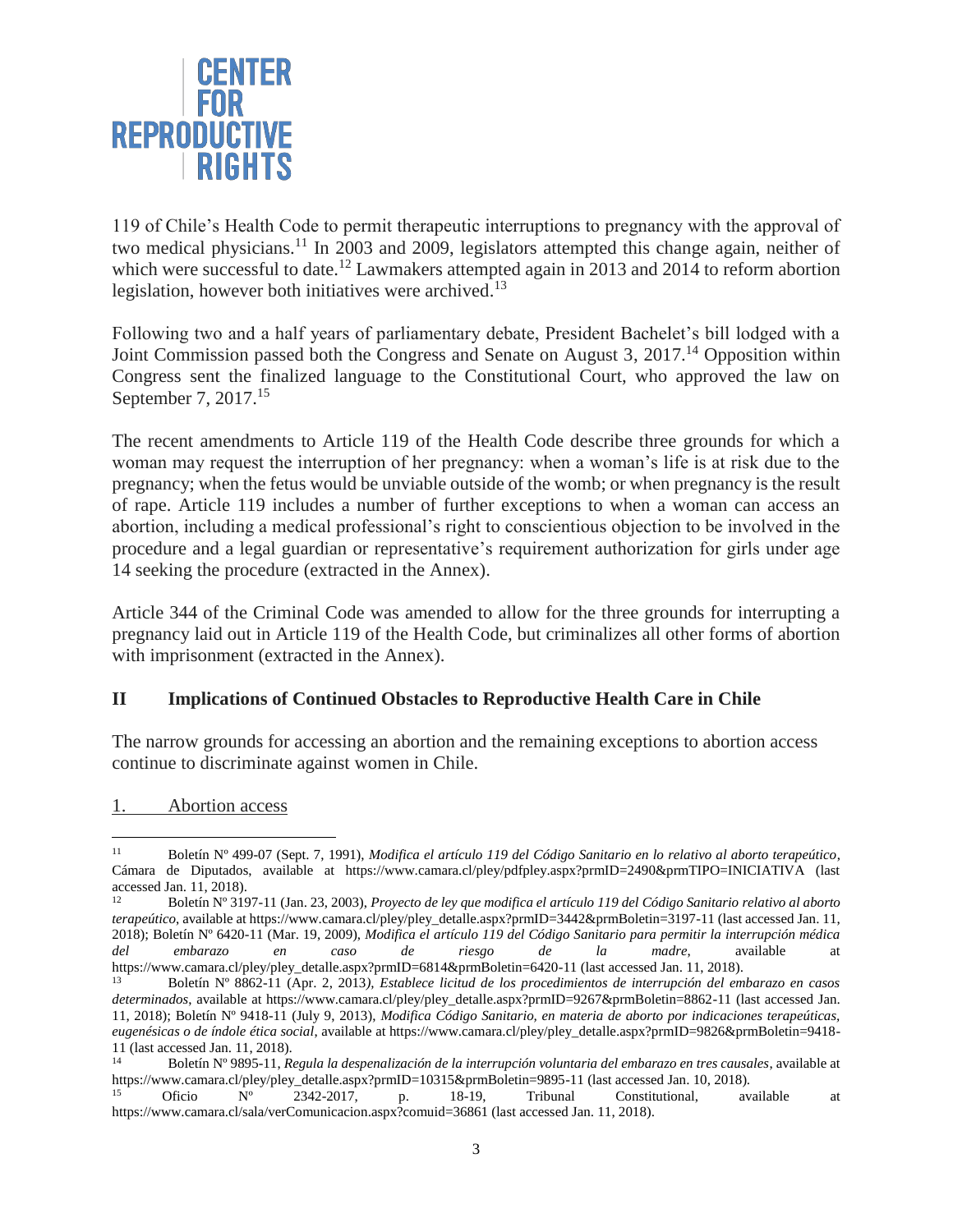

Although Chile's new abortion laws are more lenient than its previous legal scheme, they still pose injurious obstacles to a woman's reproductive health and wellbeing. The legal framework established by the Chile's constitutional right to life before birth and its restrictive abortion laws diminish women's reproductive decision-making autonomy and infringe on women's human rights. $16$ 

### a. Three grounds for interrupting a pregnancy

The first ground for seeking an abortion relies on a serious risk to a woman's life.<sup>17</sup> Under this circumstance, when a woman's health is at risk, but not necessarily her life, she would not have the right to access an abortion. In the public health sector, the reproductive and sexual healthcare services women receive in Chile are not up to the standards set by the Ministry of Health and the WHO.<sup>18</sup> Among pregnancy-related causes of death, abortion is the third most frequent in Chile.<sup>19</sup>

This is the case of "Carolina", a 26-year-old Chilean woman who received an abortion due to an ectopic pregnancy. <sup>20</sup> When she arrived at a clinic in Santiago for severe pain and vomiting, she did not know that she was pregnant. After assessing her medical condition, a physician informed Carolina that she had an ectopic pregnancy and that her life was at risk. Carolina was sent to the maternity ward beside women who were giving birth while she witnessed the death of her own son. Worse still, she had to wait until she was on the verge of losing her life so that doctors could intervene, because of the strict conditions on when a doctor can intervene to perform interrupting a pregnancy. After this procedure, which Carolina considered was performed too late, she lost a fallopian tube and still does not know if she can be a mother. The risk to a woman's reproductive and sexual health is unduly burdened under the first ground of Chile's new abortion regime which forces women to undergo permanent reproductive harm to meet its high legal standard.

The second ground for seeking an abortion is based on the inability of a fetus to live outside of the womb.<sup>21</sup> Women who face giving birth to a child with serious health problems or whose health with gradually deteriorate postpartum would be barred from requesting an abortion.

<sup>16</sup> <sup>16</sup> Center for Reproductive Rights, *Whose Right to Life? Women's Rights and Prenatal Protections Under Human Rights and Comparative Law*, 2014, p. 3.

<sup>&</sup>lt;sup>17</sup> 2017 Health Code, Article 119 (extracted in the Annex).<br><sup>18</sup> Instituto Nacional de Derechos Humanos (Chile), *Ann* 

<sup>18</sup> Instituto Nacional de Derechos Humanos (Chile), *Annual Report 2016 - Executive Summary*, p. 21-22, available at http://bibliotecadigital.indh.cl/handle/123456789/1039 (last accessed Jan. 13, 2018).

<sup>19</sup> Miles Chile, *Primer informe: salud sexual, salud reproductiva y derechos humanos en Chile 2016*, Infografías (Apr. 10, 2017), available at http://mileschile.cl/?p=4185 (last accessed Jan. 13, 2018).

<sup>20</sup> Amnistía Internacional Chile, *Chile no protege a los mujeres: la criminalización del aborto viola los derechos humanos* (June 17, 2015), available at https://amnistia.cl/noticia/amnistia-internacional-lanza-campana-chile-no-protege-a-las-mujeres-lacriminalizacion-del-aborto-viola-los-derechos-humanos/ (last accessed Nov. 14, 2017).

<sup>2017</sup> Health Code, Article 119 (extracted in the Annex).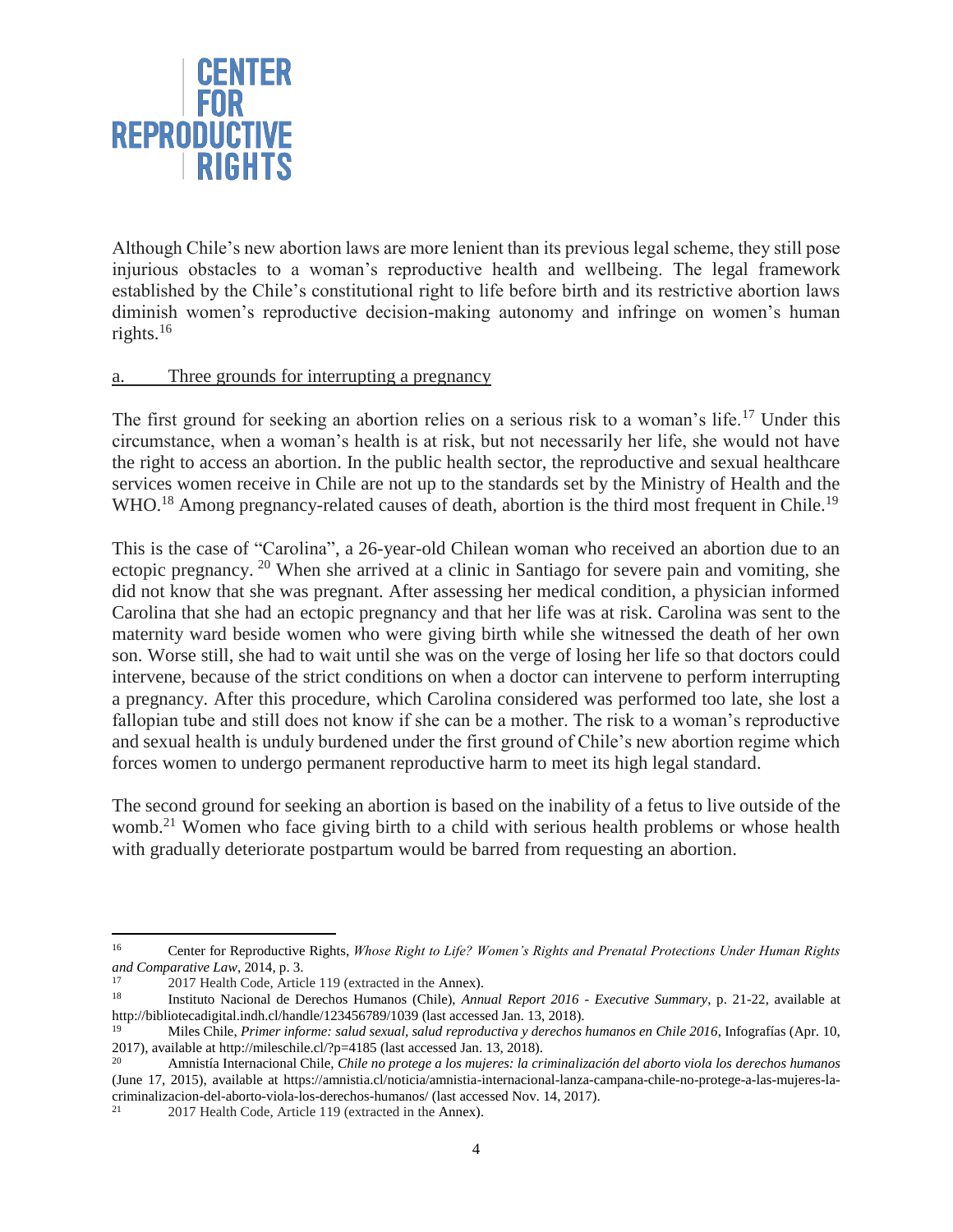

"Isabelle" was a French woman living in Chile where she was pregnant with her third child.<sup>22</sup> Doctors informed her that her fetus had serious genetic problems. Isabelle said that one of the doctors stated, "No, that is not viable," and even recommended that she return to her country to have a therapeutic abortion, assuming that because she was a foreigner she necessarily wanted to interrupt her pregnancy. With much pain and after several conversations, she and her husband concluded that they did not want to continue with the pregnancy if it meant watching their daughter die gradually, since there was no amniotic fluid left and the fetus' heartbeats were slowing. They found no solution in Chile, and thus were obliged to raise enough raise to travel to France. Once abroad, they immediately confirmed that the fetus was unviable, and Isabelle was given five days to consider and make a decision. After the intervention, Isabelle recognized that she lived her sadness with a little more peace.

In her testimony before the Inter-American Commission on Human Rights in May 2017, Paola del Carmen Valenzuela described how physicians forced her to give birth to her second child, despite early ultrasounds showing low fetal viability.<sup>23</sup> Valenzuela related the "agony and torture" she experienced while having to give birth to her dead child, marking the extreme psychological and physical conditions Chile's abortion laws obligate women to suffer.

Both of these women's stories bear witness to the continued difficulties that Chile's abortion laws represent for women's access to adequate reproductive and sexual health care.

### b. Conscientious objection

The conscientious objection exception in Article 119b functions to impede a woman's right to access information. This right encompasses access to sexual and reproductive health information in order for a woman to make more informed and contextualized decisions about her health. $^{24}$ Particularly among poorer populations, burdens on sexual and reproductive rights affect essential aspects of a woman's life and create cultures of discrimination and inequality.<sup>25</sup> Over 85% of Chilean women feel discriminated against, 74.8% of them due to discrimination in the access to justice and  $73.9\%$  in their sexual freedom.<sup>26</sup>

 $22$ <sup>22</sup> Amnistía Internacional Chile, *Chile no protege a los mujeres: la criminalización del aborto viola los derechos humanos* (June 17, 2015), available at https://amnistia.cl/noticia/amnistia-internacional-lanza-campana-chile-no-protege-a-las-mujeres-lacriminalizacion-del-aborto-viola-los-derechos-humanos/ (last accessed Nov. 14, 2017).

<sup>23</sup> IACHR, *Report on Public Hearings from the 162nd Session* (June 27, 2017), available at http://www.oas.org/en/iachr/media\_center/preleases/2017/085.asp (last accessed Jan. 11, 2018).

<sup>24</sup> IACHR, *Access to Information, Violence Against Women, and the Administration of Justice* (Mar. 27, 2015), OAS/Ser.L/V/II.154, p. 51, available at http://www.oas.org/en/iachr/reports/pdfs/Access-information.pdf (last accessed Jan. 11,  $2018$ ).

<sup>25</sup> HRC, *Report of the Special Rapporteur on extreme poverty and human rights on his mission to Chile,*  A/HRC/32/31/Add.1, (Apr. 8, 2016),  $\P$  70.<br>  $^{26}$ 

<sup>26</sup> Instituto Nacional de Derechos Humanos (Chile), *Informe Anual Situación de los Derechos Humanos en Chile 2017*, p. 37, available at https://www.indh.cl/bb/wp-content/uploads/2017/12/01\_Informe-Anual-2017.pdf (last accessed Jan. 13, 2018).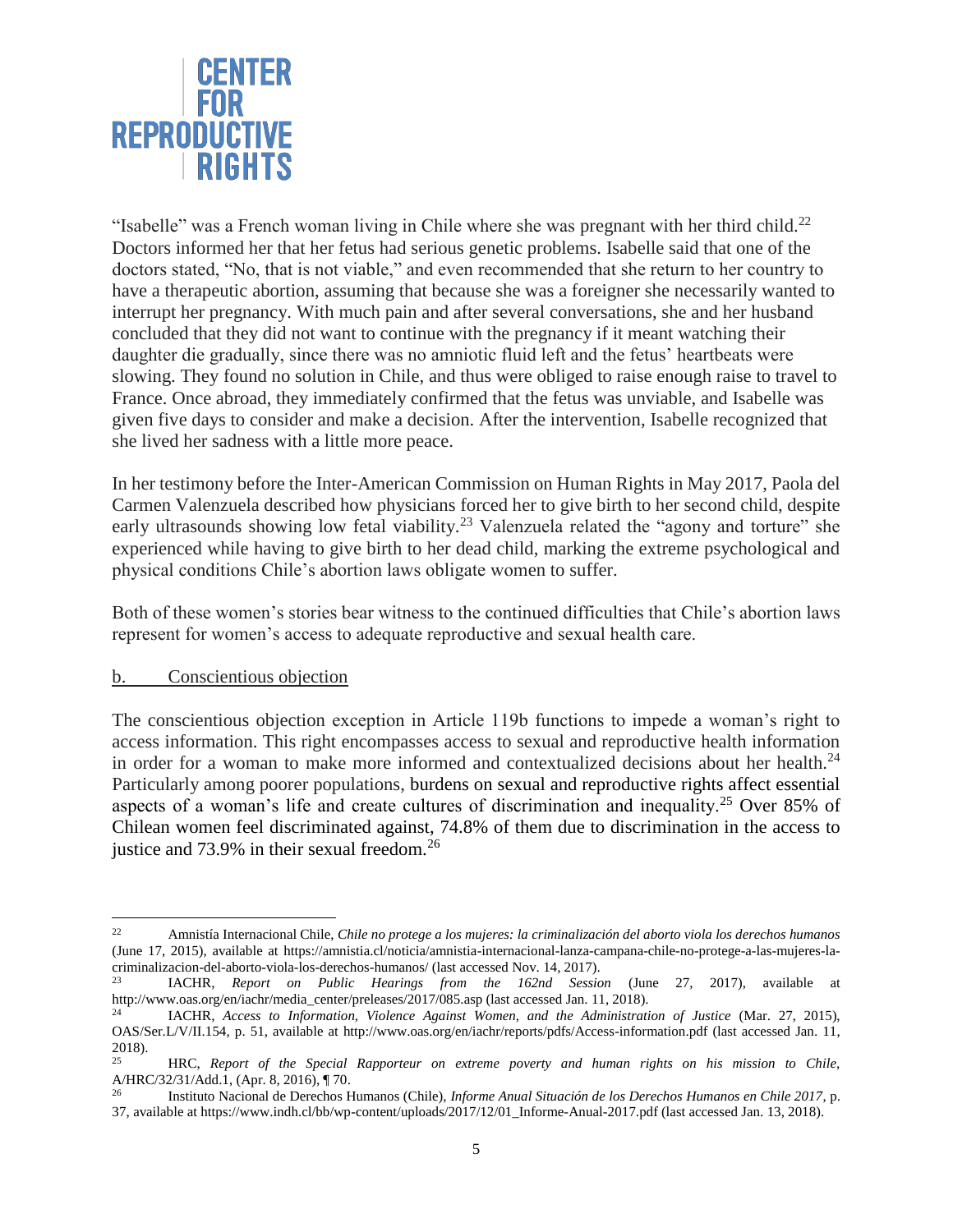

The changing political landscape in Chile may compromise the implementation of the new abortion legislation. In 2013, President Sebastián Piñera stoked an abortion debate in Chile over remarks he made about an 11-year-old girl who became pregnant after being raped by her mother's partner. The girl, known only as "Belén," said in an interview that she would have the baby.<sup>27</sup> Belén was repeatedly raped over the course of two years by her mother's partner, who was been arrested and confessed to the abuse. Belén's mother defended her daughter's abuser, saying the relationship was consensual.<sup>28</sup>

Piñera, an open supporter of Chile's then-complete abortion ban, said Belén's decision showed "depth and maturity" and asked the country's health minister to personally watch over her health. Piñera said that in the interest of the girl's health, doctors would consider whether it made sense to induce a premature birth if it protects Belén. At the time, lawmakers voiced their disagreement with Piñera's stance, averring that girls of that age are not mature enough to take care of a child, and that young women in Belén's situation should be treated as victims and consequently protected by the state. $29$ 

Chile's current sexual assault rates,<sup>30</sup> exacerbated during Piñera's second presidential term beginning in March 2018,<sup>31</sup> augurs an uncertain future for the integrity of Chile's new abortion laws.

Legal guardrails on conscientious objection must be regulated and enforced to prevent the improper denial of abortion to women. While the Chilean Ministry of Health has yet to release its guidelines, which are expected in December 2017, comments from Chilean medical professionals on both sides of the issue give cause for concern. The president of the Chilean Society of Obstetrics and Gynecology, Omar Nazzal, has cautioned that the conflict between physicians' right to objection and patients' right to abortion must be managed lest the law become dead letter.<sup>32</sup> Meanwhile, the Principal of Chile's Catholic University (PUC) network, one of the largest in Chile, and officials from the Parroquial de San Bernardo y San Francisco de Pucón hospitals have stated their intention to refuse to perform abortions, except in cases where the mother's life is

<sup>27</sup> <sup>27</sup> CNN, *Raped 11-year-old stirs an abortion debate in Chile*, (July 11, 2013), available at <http://www.cnn.com/2013/07/11/world/americas/chile-abortion-debate/index.html> (last accessed Nov. 14, 2017).

<sup>28</sup> The Guardian, *Chilean president praises raped girl, 11, for going through with pregnancy* (July 9, 2013), available at <https://www.theguardian.com/world/2013/jul/10/chilean-president-praises-raped-pregnancy> (last accessed Nov. 14, 2017).

<sup>29</sup> *See supra* note 27. <sup>30</sup> Fiscalía Nacional del Ministerio Público de Chile, Boletín Institucional Enero Septiembre 2017 (Nov. 3, 2017), available at http://www.fiscaliadechile.cl/Fiscalia/estadisticas/index.do (last accessed Jan. 12, 2018).

<sup>31</sup> El País, *Piñera ganas las elecciones en Chile con una diferencia clara de nueve puntos* (Dec. 18, 2017), available at https://elpais.com/internacional/2017/12/17/america/1513524486\_934861.html (last accessed Jan. 12, 2018).

<sup>32</sup> Omar Nazzal Nazal, *Editorial: Objeción de Conciencia*, Rev. Chil. Obstet. Ginecol. 2017; 82(4) 348, available at http://www.revistasochog.cl/articulos/ver/1016 (last accessed Nov. 14, 2017).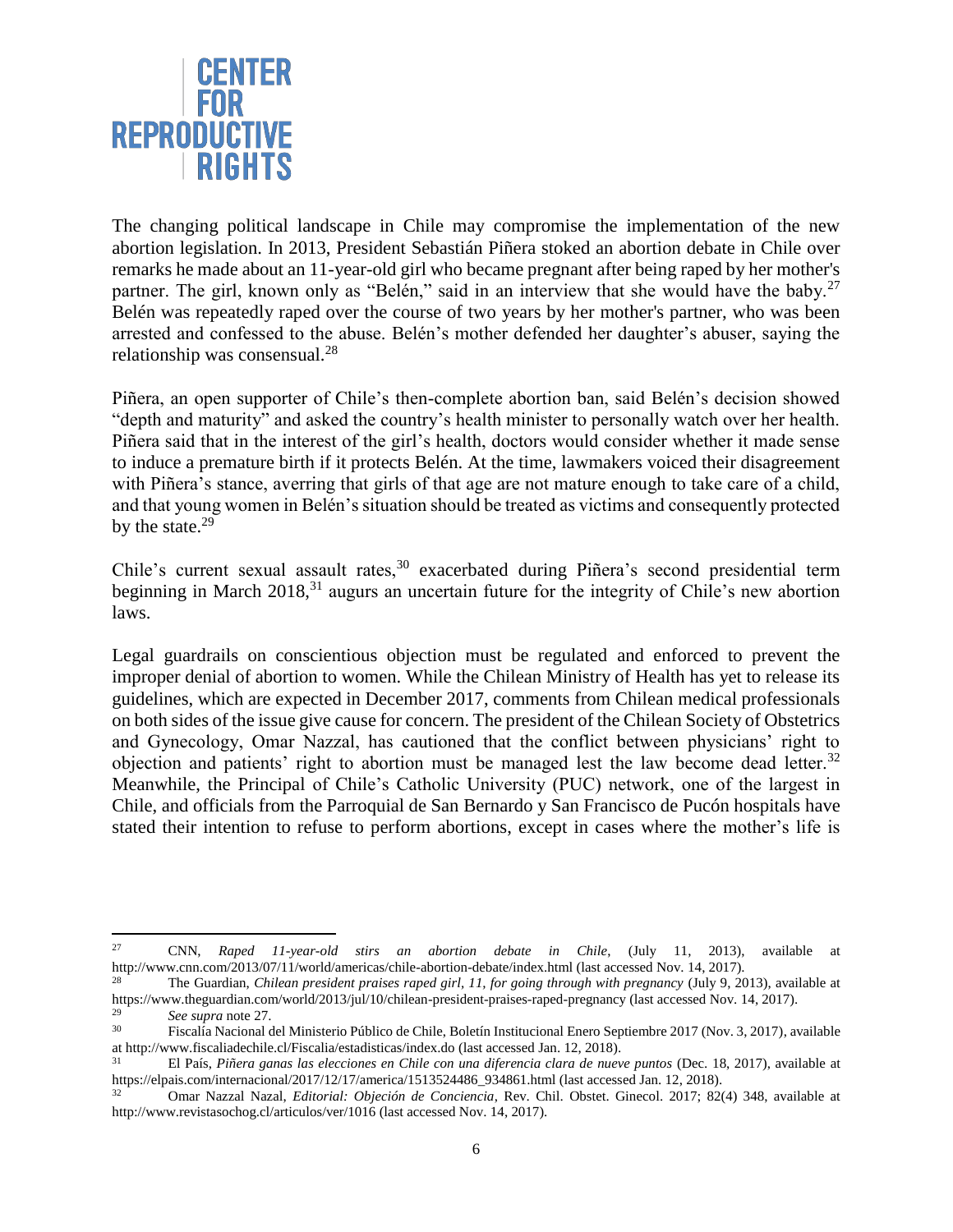

 $\overline{a}$ 

threatened.<sup>33</sup> This fractured approach within the medical profession may lead to inadequate health care services, a pattern already experienced in Colombia, Mexico, Peru.<sup>34</sup>

The treatment that women undergo when seeking an abortion consultation is an important concern for ensuring a just healthcare system.<sup>35</sup> Although health professionals have the right to conscientious objection, its exercise should not burden a woman's right to access an abortion by delaying her referral to a physician who does not object or locating another medical facility.<sup>36</sup>

#### c. Legal representative requirement for adolescent girls under the age of 14

The new Chilean legislation includes a legal representative requirement for women under age 14 seeking an abortion. Chile has the region's highest rate of intra-familial violence,  $37$  placing women at a high risk of complicating their abortion under the current legal representative requirement. Delaying access to an abortion or restricting abortion by creating additional requirements forms harmful consequences for women. Given the background of serious health risks related to induced abortion in Chile,<sup>38</sup> the legal representative requirement creates an obstacle to accessible sexual and reproductive health care.

The most recent statistics from the Ministry of the Interior and Public Security reveal that fear is the most frequent reason why Chileans do not report crimes of sexual violence.<sup>39</sup> From July to September 2017, 39% of all female victims of sexual crimes and violence in Chile were under the age of 14 (the highest of any age category by over 13 percentage points).<sup>40</sup> Over 16% of girls and

<sup>33</sup> El Mostrador Braga, *Objeción de conciencia: ¿pueden los centros de salud negarse a realizar abortos en las tres causales?* (August 25, 2017), available at http://www.elmostrador.cl/braga/2017/08/25/objecion-de-conciencia-pueden-loscentros-de-salud-negarse-a-realizar-abortos-en-las-tres-causales/ (last accessed Nov. 14, 2017).

<sup>34</sup> Lauren R. Fink, et al., "*The Fetus Is My Patient, Too": Attitudes Toward Abortion and Referral Among Physician Conscientious Objectors in Bogotá , Colombia*, 42 International Perspectives on Sexual and Reproductive Health 71 (2016); Lidia Casas, *Invoking conscientious objection in reproductive health care: evolving issues in Peru, Mexico and Chile*, 17 Reproductive Health Matters 78 (2009).

<sup>35</sup> Instituto Nacional de Derechos Humanos (Chile), *Informe Anual Situación de los Derechos Humanos en Chile 2016*, p. 231, available at http://bibliotecadigital.indh.cl/handle/123456789/998 (last accessed Jan. 13, 2018).

<sup>36</sup> WHO, *Safe abortion: technical and policy guidance for health systems*, (2d edition 2012), p. 69, available at http://apps.who.int/iris/bitstream/10665/70914/1/9789241548434\_eng.pdf?ua=1 (last accessed Jan. 14, 2018).

<sup>37</sup> Programa de las Naciones Unidas para el Desarrollo (PNUD), *Informe Regional de Desarrollo Humano: 2013-2014, Seguirdad Ciudadana con rostro humano: diagnóstico y propuestas para América Latina*, p. 84, available at http://www.oas.org/es/cidh/informes/pdfs/PobrezaDDHH2017.pdf (last accessed Jan. 11, 2018).

<sup>38</sup> HRC, *Report of the Working Group on the issue of discrimination against women in law and in practice*, A/HRC/29/40/Add.1, (May 20, 2015), ¶ 62.

<sup>39</sup> Subsecretaría de Prevención del Delito, Ministerio del Interior y Seguridad Pública (Chile 2017), *Tercera encuesta nacional de violencia intrafamiliar contra la mujer y delitos sexuales: presentación de resultados*, available at http://cead.spd.gov.cl/?wpdmpro=presentacion-encuesta-nacional-de-victimizacion-por-violencia-intrafamiliar-y-delitossexuales-envif-2016&wpdmdl=2396& (last accessed Jan. 12, 2018).

<sup>40</sup> Centro de Estudios y Análisis del Delito (Chile), Estadísticas Delictuales, *Abusos sexuales y otros delitos sexuales, Sexo y Edad de Víctimas y Victimarios*, *2017, 3º Trimestre (Jul-Sep)*, available at http://cead.spd.gov.cl/estadisticas-delictuales?r=1 (last accessed Jan. 12, 2018).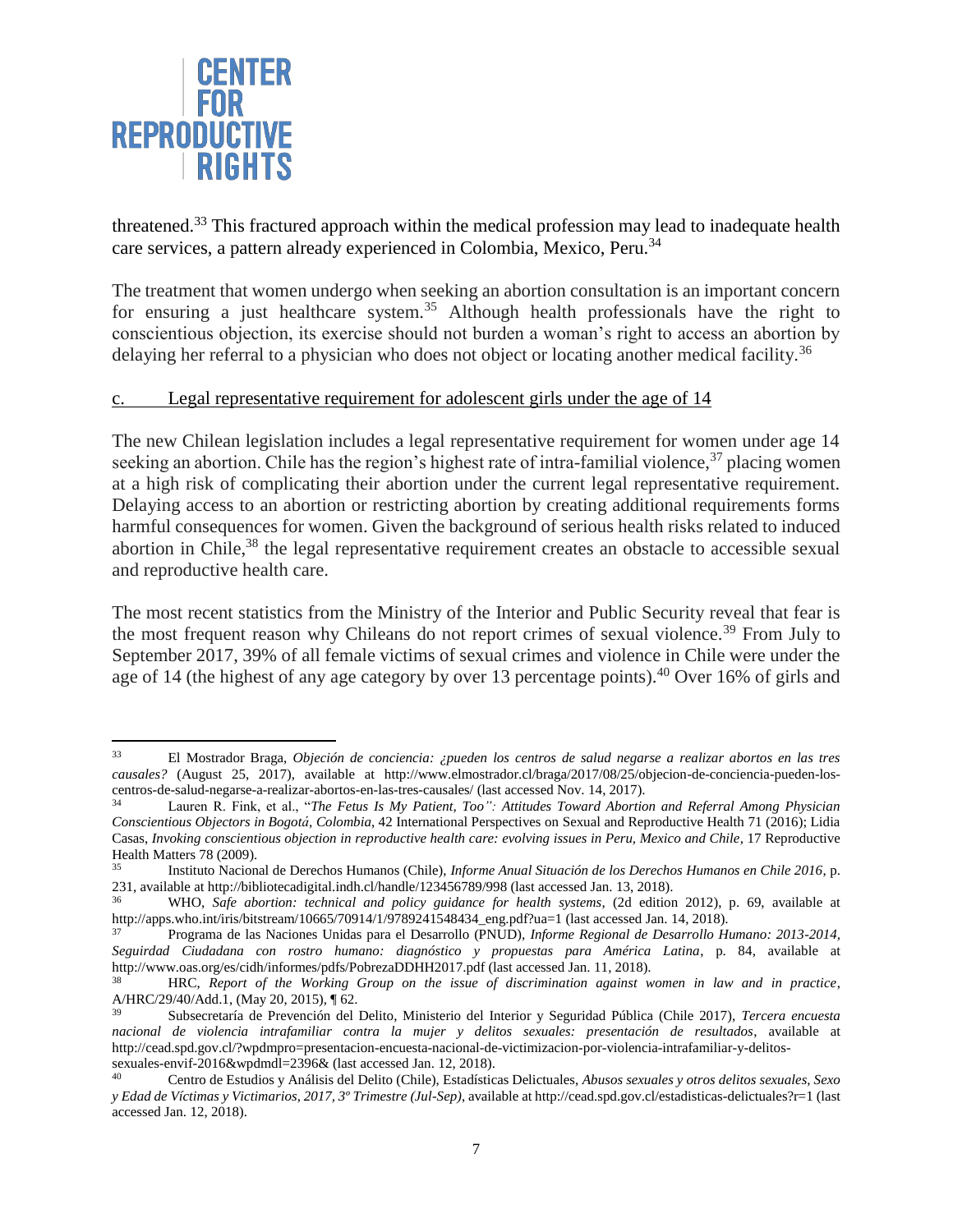

teenaged women report having been sexually assaulted at least once.<sup>41</sup> It is estimated that around 109,000 illegal abortions occur in Chile every year.<sup>42</sup> Around 30,000 women in Chile undergo a hospitalized abortion every year.<sup>43</sup>

In addition to the direct strictures that abortion restrictions place on women's reproductive rights, these laws degrade the integrity on abortion and reproductive health indicators and statistics by obscuring the frequency of abortions.<sup>44</sup>

The legal representative requirement to abortion access for women under age 14 thus targets a particularly vulnerable and fearful population, who are already more at risk of being victims of sexual violence and hesitant to reporting instances of sexual violence, especially when over 81% of intra-family violence victims are women.<sup>45</sup> According to the most recent statistics in Chile, nearly 11% of all live births were from women between the ages of 10 and 19.<sup>46</sup> The additional need to have a legal representative further burdens a woman's right to access reproductive health services, with an disproportionate effect on women under age 14.

### 2. Emergency contraception access

Chile's continued lack of clarity on the regulation of emergency contraception ("EC") prejudices women's right to reproductive and sexual health. In 2008, Chile's Constitutional Court ruled that a law banning the provision, sale, and use of emergency contraception by public health facilities was unconstitutional. However, in 2010, the Chilean legislature overrode the Court's decision, legalizing emergency contraception, including the hormonal day-after pill.<sup>47</sup> The resulting legal contradiction has confusion over and numerous access barriers to emergency contraception in

 $41$ <sup>41</sup> Subsecretaría de Prevención del Delito, Ministerio del Interior y Seguridad Pública (Chile 2016), *Informe Final: Estudio de género y factores de riesgo socio delictual en el Programa de Atención Integral Familiar (PAIF) 24 horas,* "Tabla 125. Agresión sexual sufrida por niños, niñas y adolescentes, según sexo," p. 219, available at sexual sufrida por niños, niñas y adolescentes, según sexo," p. 219, available at http://www.seguridadpublica.gov.cl/media/2015/04/Informe-Final\_Estudio-G%C3%A9nero-PAIF-24-horas\_VCF\_12Abril-1.pdf (last accessed Jan. 13, 2018) (hereinafter 'Informe Final PAIF').

<sup>42</sup> Enrique Donoso S. & Claudio Vera P-G., *El aborto en Chile: aspectos epidemiológicos, históricos y legales*, Rev. Chil Obstet Ginecol 2016; 81(6): 534, p. 544, available at http://www.revistasochog.cl/files/pdf/ARTICULOESPECIAL10.pdf (last accessed Jan. 14, 2018).

<sup>43</sup> Miles Chile, *Primer informe: salud sexual, salud reproductiva y derechos humanos en Chile 2016* (Apr. 10, 2017), p. 117-18, available at http://mileschile.cl/wp-content/uploads/2017/04/Informe-DDSSRR-2016-Cap%C3%ADtulo-V.pdf (last accessed Jan. 13, 2018).

<sup>44</sup> CEDAW, *Consideration of reports submitted by States parties under article 18 of the Convention*, CEDAW/C/CHL/7, (Dec. 20, 2016), ¶ 133.

<sup>45</sup> Centro de Estudios y Análisis del Delito (Chile), Estadísticas Delictuales, *Violencia intrafamiliar, Sexo y Edad de Víctimas y Victimarios*, *2017, 3º Trimestre (Jul-Sep)*, available at http://cead.spd.gov.cl/estadisticas-delictuales?r=1 (last accessed Jan. 12, 2018).

<sup>46</sup> Instituto Nacional de Estadísticas (Chile), "Estadísticas de género," "Indicadores prioritarios para seguimiento," *Número y percentaje de personas nacidas vivas de madres adolescentes por año, según grupo de edad de la madre, sobre el total de personas nacidas vivas* (1990-2015), available at http://www.ine.cl/estadisticas/menu-sociales/genero (last accessed Jan. 13, 2018). Ley 20.418, Article 4 (2010).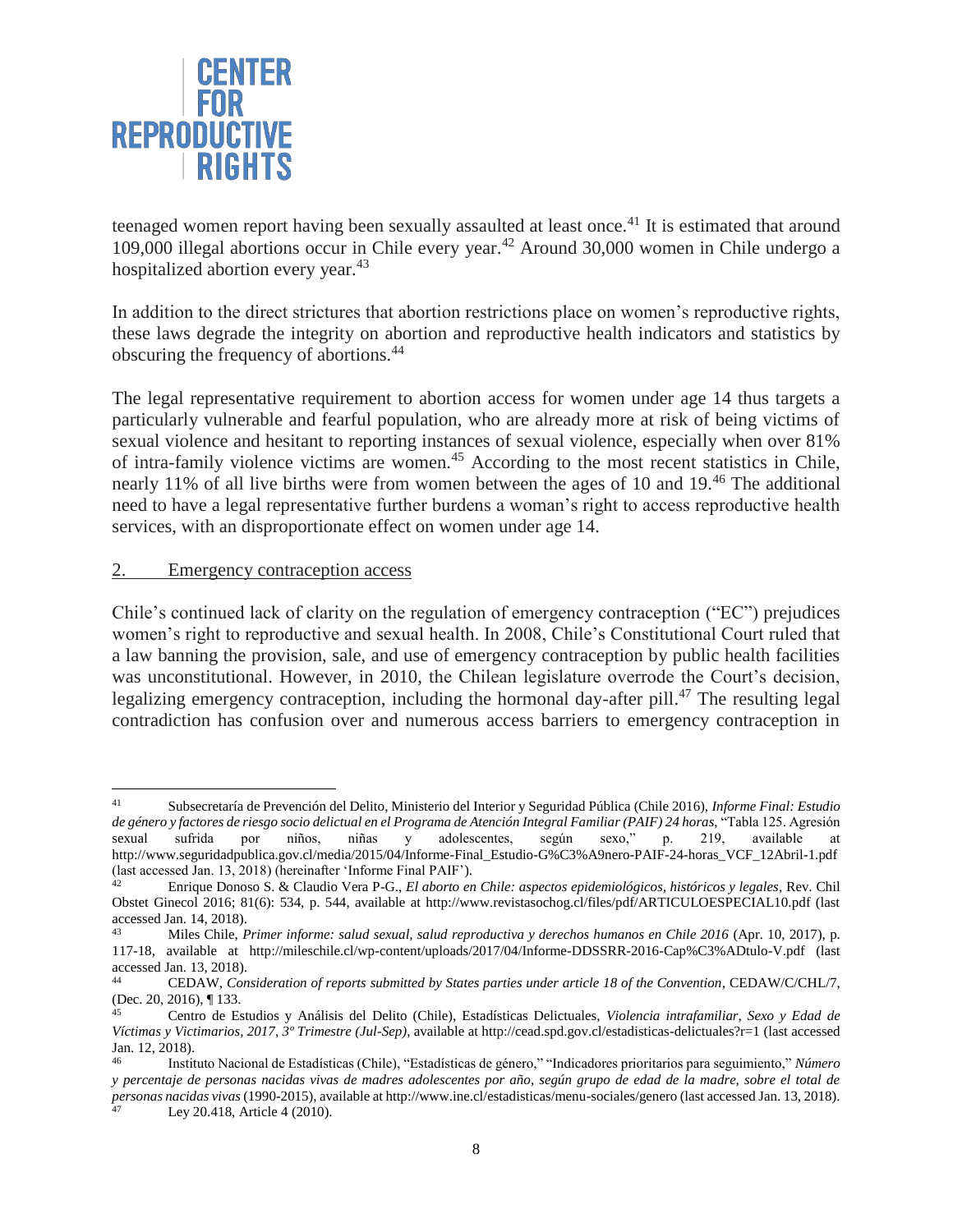

Chile.<sup>48</sup> These include the question of legitimacy of prescriptions for emergency contraception by medical providers, the lack of awareness of the legality of emergency contraception, and the lack of availability of emergency contraception in rural areas and towns.<sup>49</sup>

Emergency contraception plays a critical role in the response to sexual violence in Chile, where rape is the chief reason why women seek out EC.<sup>50</sup> A woman is raped in Chile every 25 minutes.<sup>51</sup> Consequently women constitute over 86% of all rape victims in the country.<sup>52</sup> Given that 89% of rape perpetrators are family members of or someone close to the victim,  $53$  emergency contraception ought to be more widely available to women than Chile's legislation provides.

Even though the current law grants access to emergency contraception to all women who solicit it, doctors and midwives who deliver it to girls under 14 years are obliged to inform the girl's father, mother, or guardian, which restricts these girls' access to the resource.<sup>54</sup> Since the same age group is victim to the highest rate of sexual violence in Chile,<sup>55</sup> this notification requirement further aggravates young women's access to adequate medical care.

#### 3. International calls to reform restrictions on reproductive and sexual health in Chile

Since its last U.N. Human Rights Council Universal Periodic Review in 2014, Chile has openly opposed abortion as part of a woman's right to reproductive and sexual health.<sup>56</sup>

In 2015, the U.N. Committee on Economic, Social and Cultural Rights (CESCR) noted Chile's strict prohibitions on abortion, which it related to insufficient sexual and reproductive health services and education. The CESCR recommended that Chile expedite its legislative deliberation and improve access to reproductive health services.<sup>57</sup> Before the legislative reform in the summer

 $48$ <sup>48</sup> UNFPA & Universidad Central de Chile, *Accesso y distribución de la anticoncepción de emergencia en Chile*, (May 2012), Boletín 2, p. 2, available at http://www.ucentral.cl/prontus\_ucentral2012/site/artic/20120711/asocfile/20120711091025/boletin\_2.pdf (last accessed Nov. 14,

<sup>2017).</sup> 

<sup>49</sup> UNFPA & FLACSO-Chile, *Entrega de la Píldora Anticonceptiva de Emergencia en el Sistema de Salud Municipal, Chile: Estado se Situación,* (Mar. 2010), available at http://www.flacsochile.org/wp-content/uploads/2015/02/Entrega-de-la-P%C3%ADldora-Anticonceptiva-de-Emergencia-en-el-Sistema-de-Salud.pdf (last accessed Nov. 14, 2017).<br><sup>50</sup>

 $\frac{50}{51}$  *Id.* at 11.

<sup>51</sup> Miles Chile, *Primer informe: salud sexual, salud reproductiva y derechos humanos en Chile 2016*, Infografías, (Apr. 10, 2017), available at http://mileschile.cl/?p=4185 (last accessed Jan. 13, 2018).

<sup>52</sup> Emol, *Infografía: El panorama de las violaciones denunciadas en Chile durante una década* (Sept. 5, 2017), available at http://www.emol.com/noticias/Nacional/2017/09/05/873969/Infografia-El-panorama-de-las-violaciones-denunciadas-en-Chiledurante-una-decada.html (last accessed Jan. 13, 2018).

<sup>53</sup> Miles Chile, *Embarazo Forzado por Violación: el Estado no puede ser cómplice* (Apr. 2015), p. 2, available at http://www.mileschile.cl/documentos/minuto%205%20%20%28sellado%29%20Embarazo%20Forzado%20por%20Violacion- .pdf (last accessed Jan. 13, 2018).

 $55$  Ley 20.418, Article 2 (2010).<br>Centro de Estudios y Análisis

<sup>55</sup> Centro de Estudios y Análisis del Delito (Chile), Estadísticas Delictuales, *Abusos sexuales y otros delitos sexuales, Sexo y Edad de Víctimas y Victimarios*, *2017, 3º Trimestre (Jul-Sep)*.

<sup>56</sup> HRC, *Report of the Working Group on the Universal Periodic Review - Chile*, A/HRC/5/Add.1, (Mar. 5, 2014),  $\P$  5, 15.<br>57 CESCP, *Congluding Observations: Chile* E/C 12/CHI/CO/4 (Jyna 10, 2015),  $\P$  20. <sup>57</sup> CESCR, *Concluding Observations: Chile,* E/C.12/CHL/CO/4, (June 19, 2015), ¶ 29.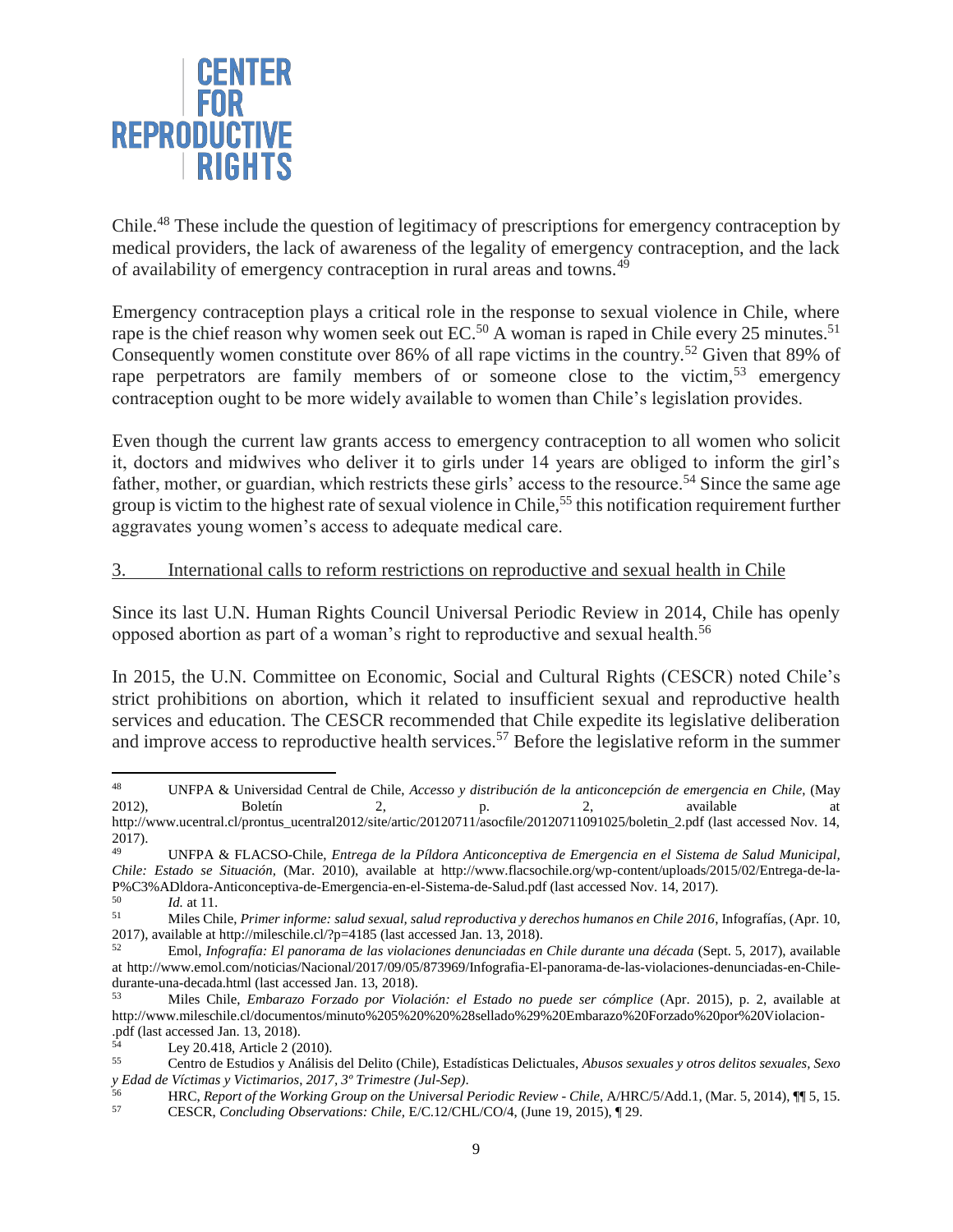

of 2017, Chile ranked along Suriname as the only two countries in South America prohibiting abortion in any form.<sup>58</sup>

In 2016, the U.N. Committee on the Rights of Persons with Disabilities (CRPD) communicated its concern over the inadequacy of Chile's reproductive and sexual health services information, with particular emphasis on women and girls.<sup>59</sup>

At the Inter-American Human Rights System, on the occasion of International Women's Day in 2015, the Inter-American Commission on Human Rights urged states in the region to reexamine reproductive rights and noted the deleterious effects of restrictions on access to abortion in any form.<sup>60</sup> Following the introduction of Chile's bill in 2015, the IACHR's Rapporteur on the Rights of Women recognized this effort as a "major legislative initiative in 2016 to guarantee and advance foe respect for women's rights" in the region.<sup>61</sup> The IACHR has recognized the double impact of complications to a woman's health resulting from restrictive abortion legislation and the lack of accessible safe and legal health services.<sup>62</sup>

Despite international pressure to reform its restrictive policies, and recent efforts by the most recent government, Chile still continues to limit a woman's right to abortion and access to adequate reproductive and sexual health care.

## **III Current Reproductive Healthcare Conditions and the Abortion Amendments Demonstrate Chile's Failure to Guarantee Reproductive Rights under CEDAW**

## 1. Chile violates the Right to Substantive Equality and the Right to be Free from Discrimination (Articles 2, 3, 5 and 24)

In Chile, women are disproportionately subjected to sexual violence and widespread discrimination.<sup>63</sup> The U.N. Special Rapporteur for Violence against Women, its Causes and Consequences, recently published a report, <sup>64</sup> recommending to the international community that:

<sup>58</sup> <sup>58</sup> Center for Reproductive Rights (CRR), *Abortion Worldwide: 20 Years of Reform* (2014, Briefing Paper, p. 29-31, available at https://www.reproductiverights.org/sites/crr.civicactions.net/files/documents/20Years\_Reform\_Report.pdf (last accessed Jan. 11, 2018).<br> $\frac{59}{CEDD}$  Canal

<sup>59</sup> CRPD, *Concluding observations on the initial report of Chile*, CRPD/C/CHL/CO/1, (Apr. 13, 2016),  $\P$  51-52.<br><sup>60</sup> LACHR Fn el Día Internacional de la Mujer, CIDH urge a los Estados a garantizar los derechos se

<sup>60</sup> IACHR, *En el Día Internacional de la Mujer, CIDH urge a los Estados a garantizar los derechos sexuales y reproductivos de las mujeres* (Mar. 6, 2015), Press Release, available http://www.oas.org/es/cidh/prensa/comunicados/2015/024.asp (last accessed Jan. 11, 2018).

<sup>61</sup> IACHR, *Annual Report 2016,* p. 504, available at http://www.oas.org/en/iachr/docs/annual/2016/TOC.asp (last accessed Jan. 11, 2018).

<sup>62</sup> IACHR, *Pobreza y derechos humanos* (Sept. 7, 2017), p. 120, OEA/Ser.L/V/II. Doc.147, available at http://www.oas.org/es/cidh/informes/pdfs/PobrezaDDHH2017.pdf (last accessed Jan. 11, 2018).

<sup>63</sup> From January to September 2017, 87% of all rape, sexual abuse and other sexual crime victims were women. Centro de Estudios y Análisis del Delito (Chile), Estadísticas Delictuales, *Abusos sexuales y otros delitos sexuales, Sexo y Edad de Víctimas y Victimarios*, *2017, 3º Trimestre (Jul-Sep)*.

<sup>64</sup> HRC, *Report of the Special Rapporteur on violence against women, its causes and consequences*, A/HRC/35/30, (June 13, 2017), ¶ 101.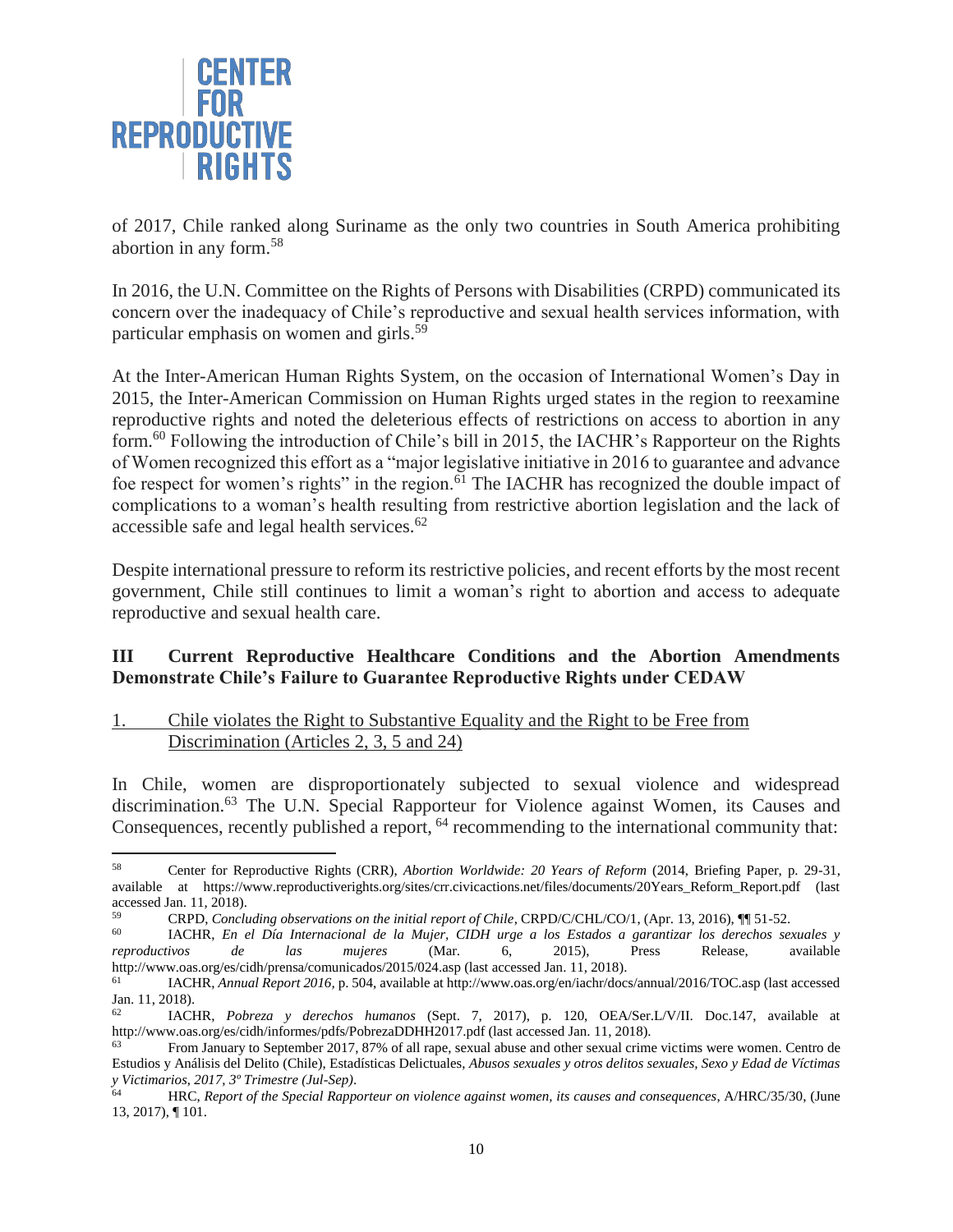

"*When formulating and implementing national laws on violence against women and domestic violence, States should apply the human rights-based approach provided by*  [CEDAW] *and regional instruments to prevent violence against women, protect women's right to live free from violence and prosecute perpetrators. States need to establish a coherent legal framework of aligned laws addressing protection services…*"

Under Articles 2, 3 and 24 of CEDAW, Chile must "*take all appropriate measures, including legislation, to modify or abolish existing laws, regulations, customs and practices which constitute discrimination against women*" <sup>65</sup> and "*repeal all national penal provisions which constitute discrimination against women*."<sup>66</sup> As reflected in its 2017 List of Issues, the Committee requested Chile to discuss the "safeguard mechanisms that are in place to protect girls who have been allowed to marry, such as information about domestic violence legislation, sexual reproductive health and property rights."<sup>67</sup> Chile's current abortion legislation continues to discriminate against women by burdening their access to reproductive health care on a national level, placing a woman's right to life at risk. $68$ 

The three grounds available for women to access an abortion force her to give birth to a child except when: the woman's life is at risk; the child would not survive outside of the womb; or the pregnancy was a result of rape.<sup>69</sup> In addition, the right to conscientious objection and legal representative requirement create further obstacles on a woman's right to equitable treatment under Chile's laws.<sup>70</sup> According to Chile's Physicians' College, the unregulated use of conscientious objection burdens adequate and timely availability of health services.<sup>71</sup> By forcing women to fall into one of the three limited grounds for abortion, under international human rights law Chile denies women the right to be free of cruel, degrading, or inhuman treatment,<sup>72</sup> as well as the right to be free of interference within a woman's privacy and family.<sup>73</sup>

Although Chile's new legislation curbs some of the serious concerns regarding the health of a pregnant woman during high-risk pregnancies, or rape, certain notable situations still remain without coverage, such as incest.<sup>74</sup> By not covering a wider variety of situations and taking Chile's sexual violence rates into consideration, the Chilean government does not adequately protect

 $\overline{a}$ 

 $\begin{array}{cc}\n\text{65} \\
\text{66} \\
\text{66}\n\end{array}$  CEDAW, Article 2.

 $\begin{array}{cc} 66 & \text{Id.} \\ 67 & \text{20.} \end{array}$ 

<sup>&</sup>lt;sup>67</sup> 2017 CEDAW List of Issues,  $\left[\frac{23}{12}\right]$ .

<sup>68</sup> American Convention on Human Rights ("**ACHR**"), Article 4; International Covenant on Civil and Political Rights "**ICCPR**"), Article 6(1); Universal Declaration of Human Rights ("**UDHR**"), Article 3.

 $^{69}$  Ley 18.826, Article 119.

 $\frac{70}{71}$  *Id.* 

<sup>71</sup> Sofía P. Salas et al., *El médico y la objeción de conciencia: opinión del Departamento de Ética del Colegio Médico de Chile A.G.*, Rev. Med. Chile 2016, 144: 382, p. 386.

 $\frac{72}{73}$  ACHR, Article 5; ICCPR, Article 7; UDHR, Article 5.<br>ACHR Article 11: ICCPR Article 17: UDHR Article

 $^{73}$  ACHR, Article 11; ICCPR, Article 17; UDHR, Article 12.

<sup>74</sup> CEDAW, *Concluding observations on the fifth and sixth periodic reports of Chile, adopted by the Committee at its fiftythird session (1-19 October 2012)*, CEDAW/C/CHL/CO/5-6, (12 Nov. 2012), ¶¶ 34-35.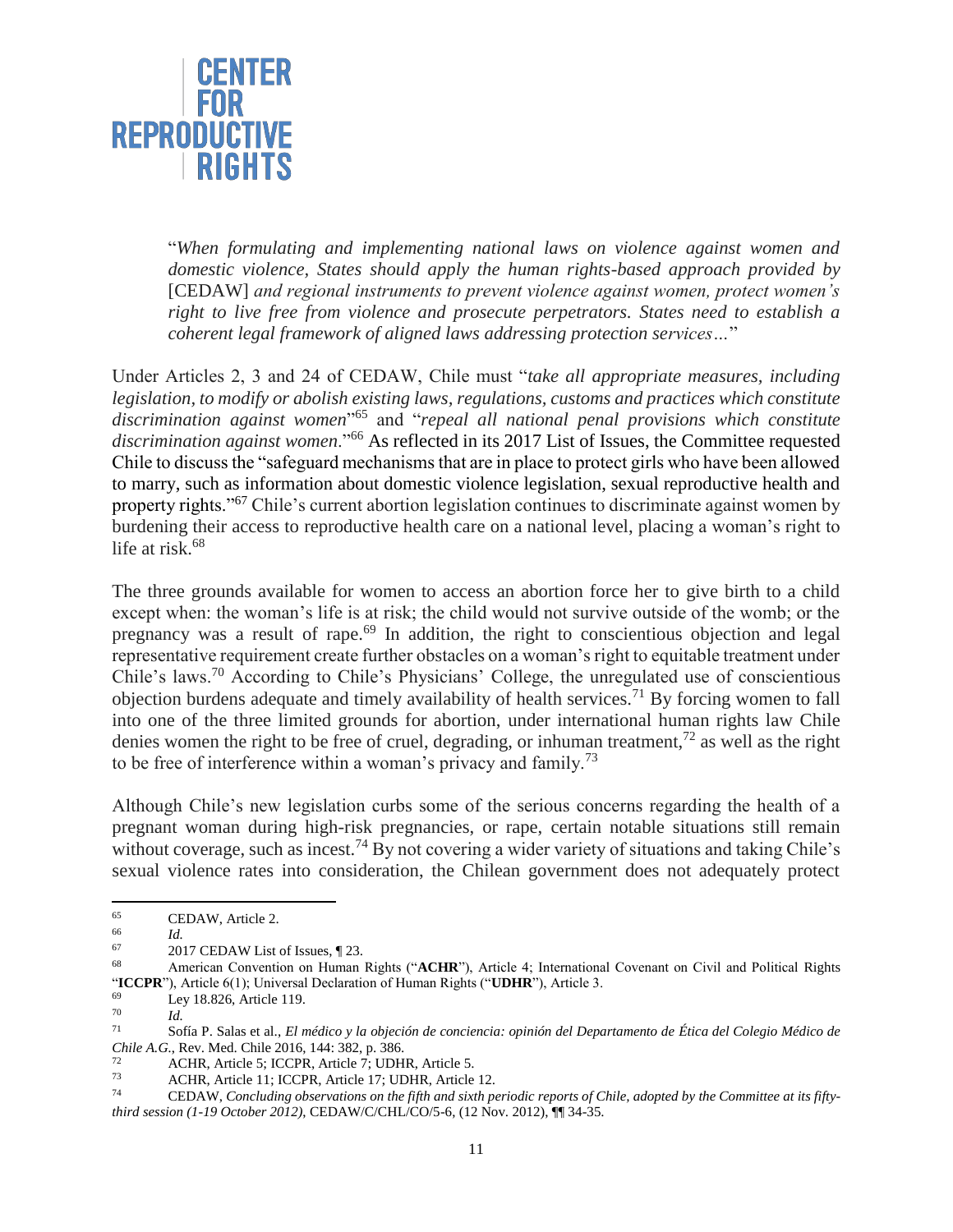

woman from resorting to illegal abortion procedures.<sup>75</sup> Chile's continued punitive legislation of women who seek abortions outside of the three grounds now provided for also infringes on the right to access health care free.<sup>76</sup>

## 2. Chile violates the Right to Access Equitable Reproductive and Sexual Healthcare and Education (Articles 10, 12, 13 and 16)

Chile's current abortion laws pose many obstacles to a woman's access to adequate reproductive and sexual healthcare. The most recent WHO recommendations have identified restrictive laws, insufficient availability of services, health professional conscientious objection rights, and thirdparty authorization requirements as critical "*barriers to accessing safe abortion*."<sup>77</sup> In its 2017 List of Issues, the Committee requested more recent information on Chile's new abortion laws, as well as a status update on Chilean rules in the context of family planning and contraception.<sup>78</sup> Chile's total maternal morality has steadily increased over the past decade,  $\frac{79}{79}$  and the rate of death due to abortion has more than tripled since  $2009$ .<sup>80</sup> Chile has the obligation to prioritize for the timesensitive, broad, provision of sexual and reproductive health services. $81$ 

Patterns of use of contraceptive methods and rates of spontaneous or induced abortion have been highlighted as the determinants having the greatest impact on fertility, especially among teenagers. In this regard, although there has been an increase in the use of contraceptives among young people who are sexually active, their use varies significantly depending on their socioeconomic stratum and their geographical area of urban-rural residence.<sup>82</sup>

In the realm of education, the Committee has expressed concern over the role of pregnancy and maternity in discriminating against school-aged women and girls in Chile.<sup>83</sup> In Chile, over 11% of mothers under age 18 take care of their child alone, while 55% parent with the help of their family.<sup>84</sup> Mothers under age 18 have a 10% chance of abandoning their schooling, a statistic the Chilean Ministry of the Interior and Public Security relates to the country's cycle of poverty and low levels of education.<sup>85</sup> Particularly amongst adolescents, reproductive and sexual health

 $75\,$ <sup>75</sup> CEDAW, *General Recommendation 19*, ¶ 24(m).

<sup>76</sup> CEDAW, *General Recommendation 24*, ¶ 31(c).

<sup>77</sup> WHO, *Preventing unsafe abortion*, Media Centre, Fact Sheets (updated Sept. 2017), available at http://www.who.int/mediacentre/factsheets/fs388/en/ (last accessed Jan. 14, 2018).

 $^{78}$  2017 CEDAW List of Issues,  $\parallel$  16.

<sup>79</sup> Instituto Nacional de Estadísticas (Chile), *Compendio Estadístico - 2017*, Table 1.2.2-05, pp. 118, available at http://www.ine.cl/estadisticas/menu-sociales/genero (last accessed Jan. 14, 2018).

 $\frac{80}{81}$  *Id.* 

<sup>81</sup> CEDAW, *General Recommendation 24*, ¶ 23.

<sup>82</sup> José Manuel Moán Faúndes, *La anticoncepción de emergencia en Chile: estructuración de su demanda en función de variables socioeconómicas*, R. Bras. Est. Pop. v. 30 n. 1, 125 (2013), p. 130, available at http://www.scielo.br/pdf/rbepop/v30n1/v30n1a07.pdf (last accessed Nov. 14, 2017) (hereinafter 'Moán Faúndes').

<sup>&</sup>lt;sup>83</sup> 2017 CEDAW List of Issues,  $\P$  14.<br><sup>84</sup> Informa Einel PAIE "Table 113" r

<sup>&</sup>lt;sup>84</sup> Informe Final PAIF, "Tabla 113," p. 213.

*Id.* at p. 441.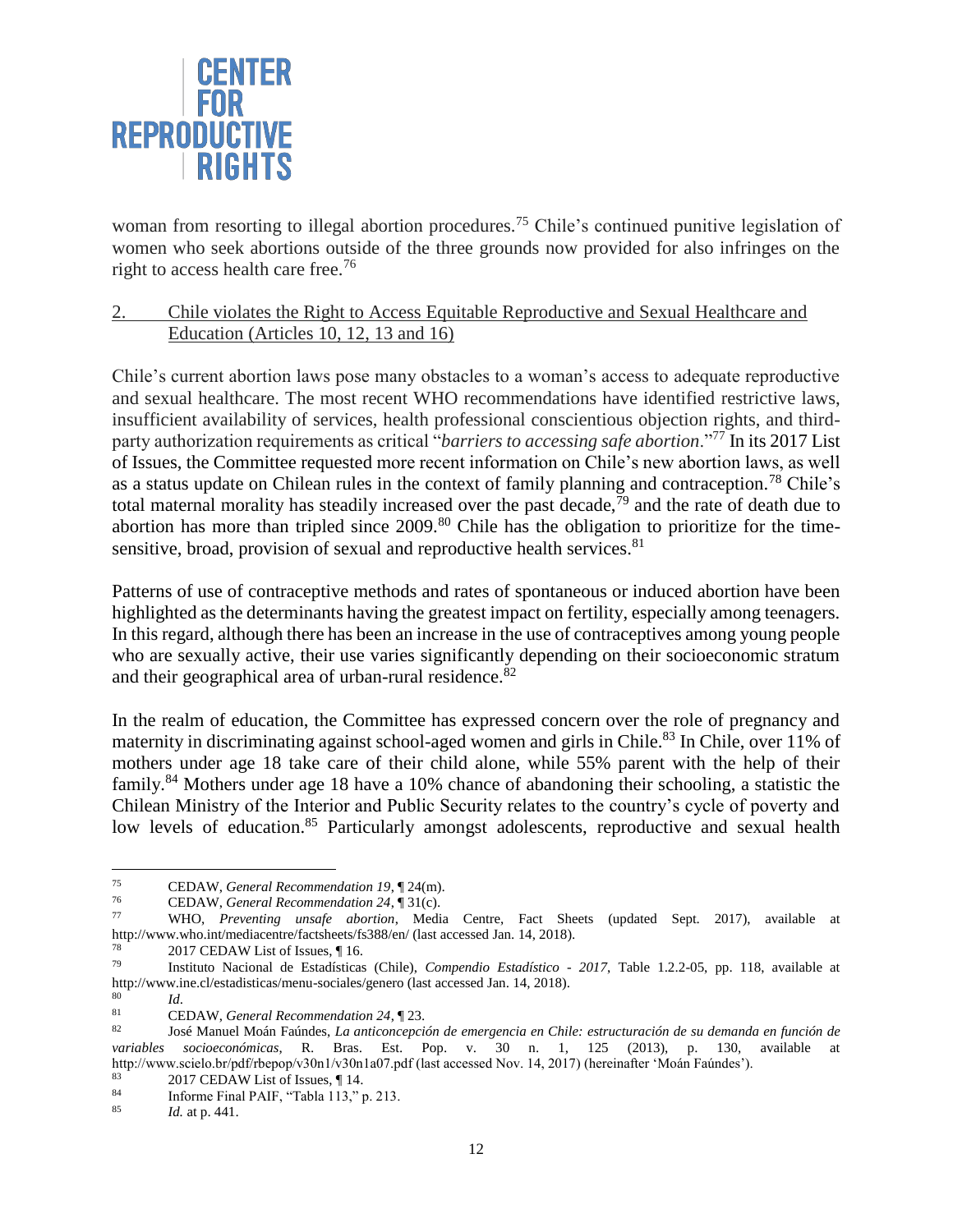

education which is respectful to their privacy is an important government duty.<sup>86</sup> However, 34% of Chilean school-aged adolescents would characterize sex education in their schools as "bad" or "very bad."<sup>87</sup> Chile must reassess the quality of its sexual and reproductive health education, particularly among adolescent populations.

3. Chile violates the Right to Adequate Health Care for Women in Rural Areas and of a Vulnerable Socioeconomic Status (Article 14)

In Chile, poverty, low levels of education, and rurality increase the chances that women have children. For teenagers under 20 years, the inequality of fertility is even more accentuated. Fertility rates among women between 15 and 19 years are higher if they live in rural areas and belong to the lowest socioeconomic tercile.<sup>88</sup> Under Article 14 of CEDAW, Chile has the obligation to "*eliminate discrimination against women in rural areas*" as regards "*health care facilities, including information, counselling and services in family planning*."<sup>89</sup> Being of low socioeconomic status in Chile raises a teenage girl's probability of being pregnant by  $38\%$ .<sup>90</sup> Higher density of rural populations also correlate to higher rates of adolescent pregnancy in Chile.<sup>91</sup> Guaranteeing these populations' equal access to reproductive and sexual healthcare is consequently a major issue for the Chilean government to address.

Given the especially vulnerable position of women living in rural areas, Chile's restrictive abortion regime and emergency contraception laws have a heightened effect. In his latest mission to Chile, the U.N. Special Rapporteur on Extreme Poverty and Human Rights recommended that "*a sustained effort be made to acknowledge and promote sexual and reproductive rights, both as a matter of human rights and as a necessary complement to labor market reforms*" as a key measure in combatting discrimination and inequality among Chile's poorer populations.<sup>92</sup>

### **IV Recommendations**

We respectfully request the Committee addressing the following recommendations to the Chilean government:

a) Amend Chile's three grounds for interrupting a pregnancy, by:

<sup>86</sup> <sup>86</sup> CEDAW, *General Recommendation 24*, ¶ 18, 23.

<sup>87</sup> Miles Chile, *Primer informe: salud sexual, salud reproductiva y derechos humanos en Chile 2016*, (Apr. 10, 2017), p. 21 available at http://mileschile.cl/wp-content/uploads/2017/11/Informe-DDSSRR-2016-Miles-v2-L.pdf (last accessed Jan. 13, 2018).

<sup>&</sup>lt;sup>88</sup> Moán Faúndes, p. 129.<br>  $\frac{89}{\text{CFDAW} \text{Aright}}$ 

 $\begin{array}{c}\n 89 \\
 \hline\n 90\n \end{array}$  CEDAW, Article 14(2).

<sup>90</sup> Miles Chile, *Primer informe: salud sexual, salud reproductiva y derechos humanos en Chile 2016*, Infografías (Apr. 10, 2017), available at http://mileschile.cl/?p=4185 (last accessed Jan. 13, 2018).

 $\frac{91}{92}$  *Id.* <sup>92</sup> HRC, *Report of the Special Rapporteur on extreme poverty and human rights on his mission to Chile*, A/HRC/32/31/Add.1, (Apr. 8, 2016), ¶ 70.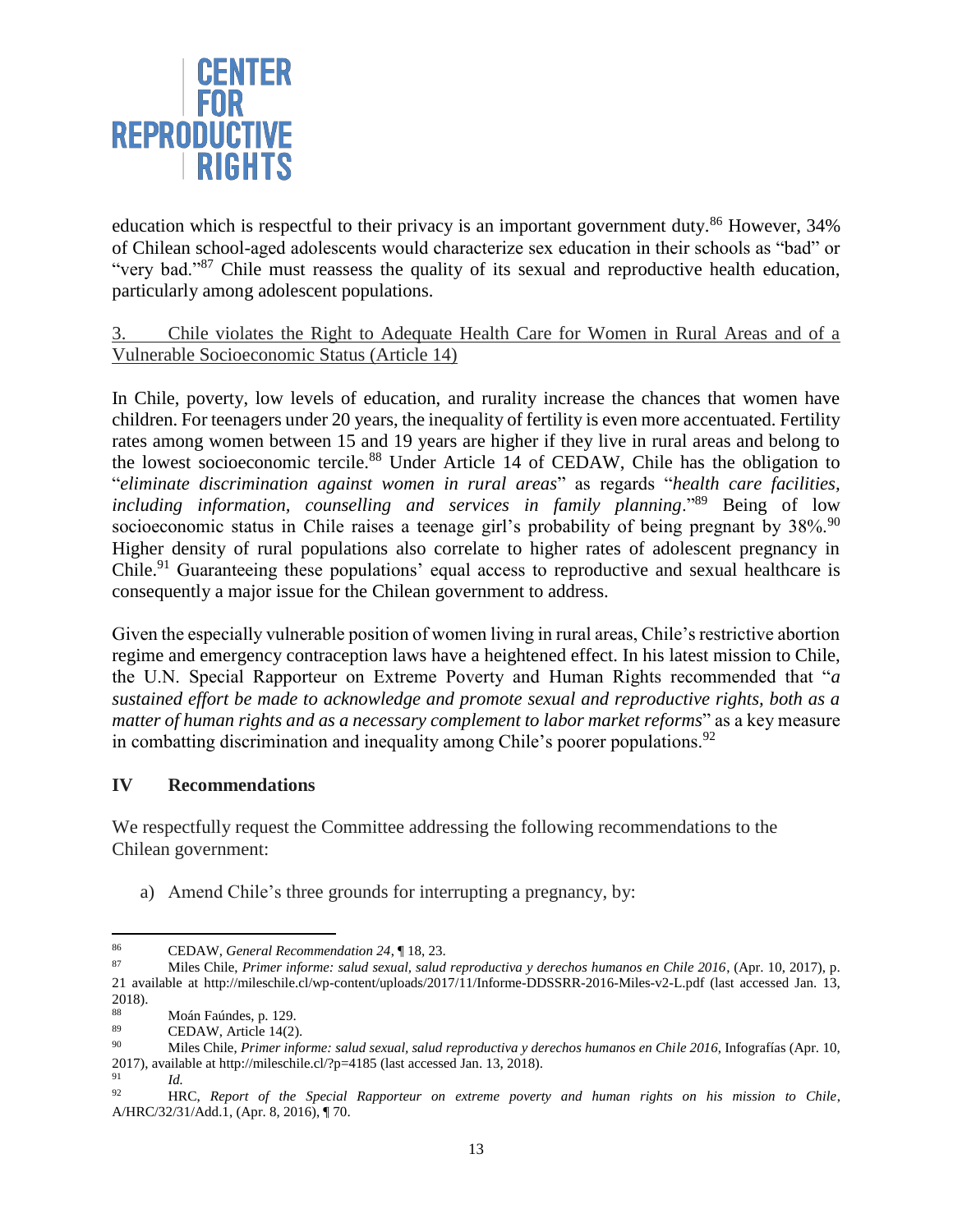

- (i) allowing a woman to access an abortion when her health, and not just her life, is at risk;
- (ii) allowing a woman to access an abortion when her pregnancy is the result of incest. argentino infringió sus obligaciones de no discriminar por razones de discapacidad o edad, de
- b) Amend Chile's conscientious objection exception to the right to an abortion by formulating better policies surrounding urgent needs for interrupting a pregnancy, the availability of medical professionals in poorer or rural areas, and the woman's specific ability to consult with a different medical professional if her first choice demonstrates a conscientious objector.
- c) Prohibit institutional conscientious objection by hospitals and clinics that could serve as a barrier for women to access reproductive health services.
- d) Ensure the wide availability and use of emergency contraception by:
	- (i) expanding coverage in current public health regulations; and
	- (ii) abolish the current legal representative notification requirement for girls and adolescents under age 14 in under the current emergency contraception law.

We appreciate this Committee's longstanding commitment to reproductive rights and to the eradication of discrimination in the provision of reproductive health care. If you have any questions, or would like further information, please do not hesitate to contact the undersigned.

**Catalina Martínez Coral** Regional Director for Latin America and the Program Manager for Latin America and Caribbean, Global Legal Program Center for Reproductive Rights Cmartinez@reprorights.org Carrera 6 No. 26-85, Piso 9. Bogotá, Colombia

Jebastián Radniques A.

# Sebastián Rodríguez Alarcón

the Caribbean, Global Legal Program Center for Reproductive Rights Srodriguez@reprorights.org 199 Water St. 22nd Floor New York, NY, 10038  $U$ <sup>2</sup> Doar Legar F  $U$ grafi $I$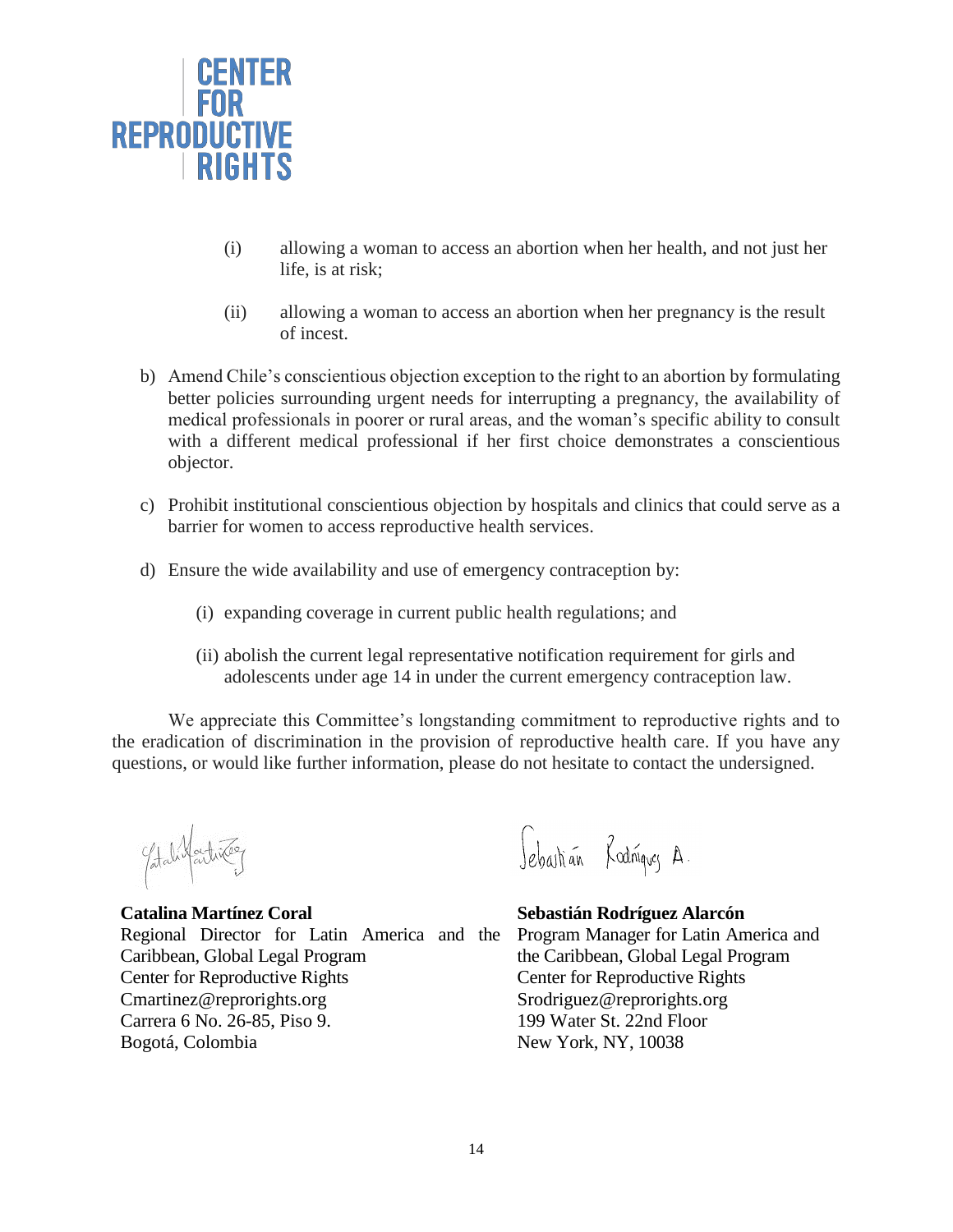

# **Annex: Extracts from the Health Code and Criminal Code as modified by Law 21.030**

# **1. Chile's Health Code**

Article 119. According to the will of the mother, the interruption of her pregnancy by a medical surgeon, in the terms regulated in the following articles, is authorized when:

- 1) The woman's life is at risk, such that the interruption of the pregnancy would avoid a danger to her life.
- 2) The embryo or fetus suffers from an acquired or genetic congenital disorder, incompatible with an independent extra-uterine life, as to be of a lethal nature.
- 3) As a result of rape, as long as no more than twelve gestational weeks have passed. In the case of a girl under the age of 14, the interruption of pregnancy can be effectuated as along as no more than fourteen gestational weeks have passed.

In any of the above grounds, the woman must communicate her will to interrupt the pregnancy in an express, prior, and written manner. When this is not possible, articles 15, parts b) and c) of law N. 20.584 shall be applied, which regulate the rights and obligations which individuals have in relation to actions concerning attention to their health, without prejudice to the following sections.

…

In the case of a girl under the age of 14, in addition to her will, the interruption of pregnancy must rely on the authorization of her legal representative, or of one of them, at the girl's choosing, if she has more than one. Lacking in this authorization, being understood as the refusal of the legal representative, or if this representative is lacking, the girl, with the assistance of a member of the medical team, shall be able to petition for the intervention of a judge to determine the presence of one of the grounds. The court will resolve the petition for the interruption of pregnancy without a formal judgment and verbally, before forty-eight hours following the submission of the petition, with the evidence which the medical team provides, hearing from the girl and the legal representative who refused the authorization. If he/she deems it appropriate, he/she will also hear from a member of the medical team.

When the physician adjudges that there is evidence to believe that seeking the authorization from the legal representative could cause a serious risk of physical or psychological abuse, coercion, abandonment, displacement or other acts or omissions damaging to the wellbeing of the girl under 14 years of age, such authorization will be waived and a substitutive judicial authorization will be requested.

…